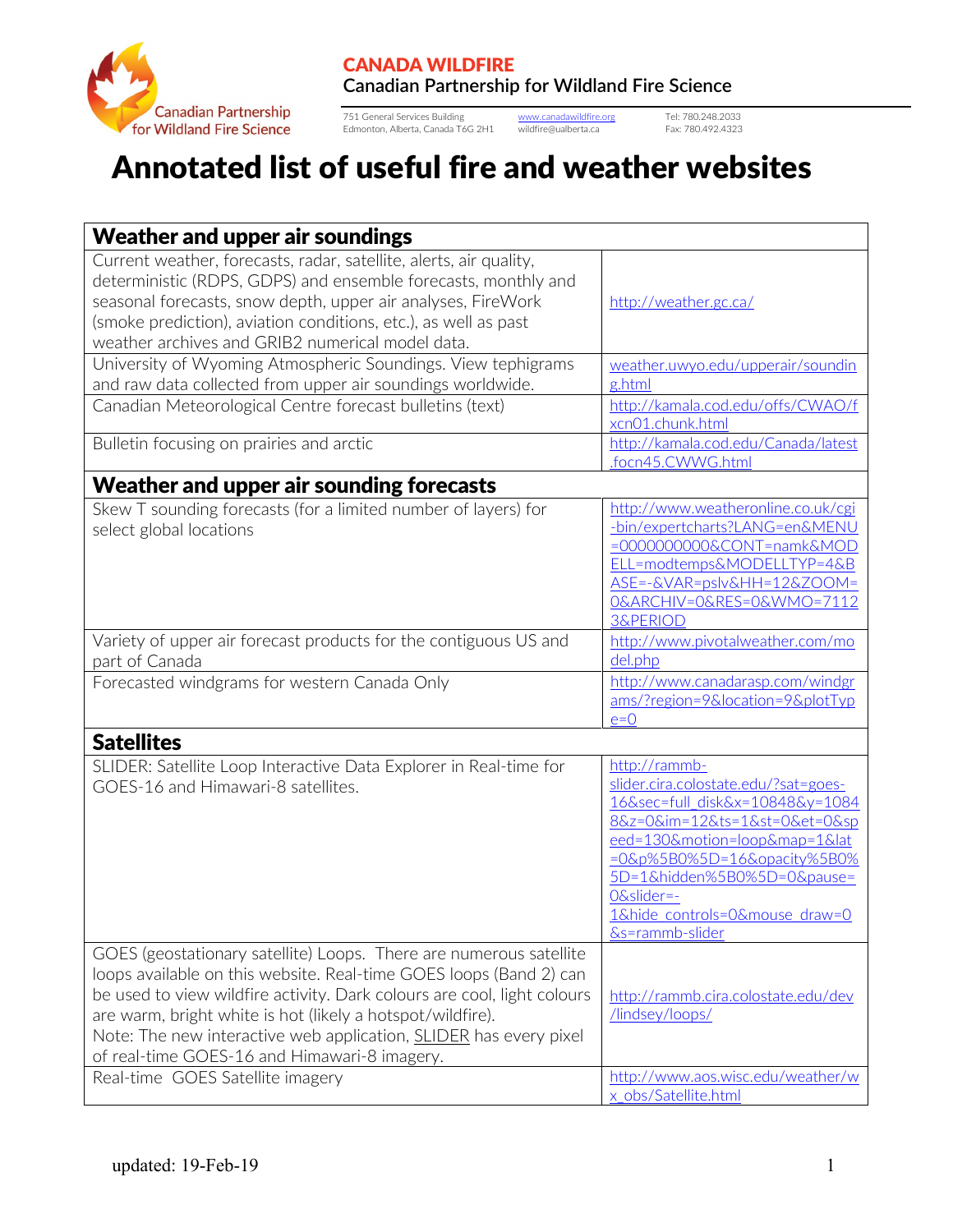

751 General Services Building [www.canadawildfire.org](http://www.canadawildfire.org/) Tel: 780.248.2033 Edmonton, Alberta, Canada T6G 2H1 wildfire@ualberta.ca Fax: 780.492.4323

| Worldview. Interactively browse (and download) global, full-<br>resolution satellite imagery. Most of the 400+ products are<br>updated within three hours of observation, supporting time-critical<br>application areas such as wildfire management, air quality<br>measurements, and flood monitoring.                                                                                         | https://worldview.earthdata.nasa.go<br>V/                                                                                                              |  |  |
|-------------------------------------------------------------------------------------------------------------------------------------------------------------------------------------------------------------------------------------------------------------------------------------------------------------------------------------------------------------------------------------------------|--------------------------------------------------------------------------------------------------------------------------------------------------------|--|--|
| MODIS land (temperature, albedo, LAI, ET, etc.) products from<br>ORNL. Provides either a series of GeoTIFFs or a nice time series for<br>points.                                                                                                                                                                                                                                                | http://daac.ornl.gov/cgi-<br>bin/MODIS/GLBVIZ 1 Glb/modis s<br>ubset order global col5.pl                                                              |  |  |
| Subsets images for browsing the visual data easily and rapidly (best<br>for looking for smoke plumes). Option to download subset images.                                                                                                                                                                                                                                                        | https://earthdata.nasa.gov/data/near<br>-real-time-data/rapid-<br>response/modis-subsets                                                               |  |  |
| The FIRMS database for active and archived hotspots and fire<br>radiative energy (MODIS and VIIRS).                                                                                                                                                                                                                                                                                             | https://earthdata.nasa.gov/data/near<br>-real-time-data/firms/active-fire-data                                                                         |  |  |
| MISR archived dataset of satellite-derived smoke plume heights.<br>Click on MISR Plume Height Project or MISR Plume Height Project<br>2 on the left menu.                                                                                                                                                                                                                                       | http://www-<br>misr.jpl.nasa.gov/getData/accessDat<br>$\underline{a}/$                                                                                 |  |  |
| College of DuPage Satellite and Radar page                                                                                                                                                                                                                                                                                                                                                      | https://weather.cod.edu/satrad/exp<br>er/                                                                                                              |  |  |
| <b>Google Earth and fire data</b>                                                                                                                                                                                                                                                                                                                                                               |                                                                                                                                                        |  |  |
| Click on the AFM KML Bundle and it will launch Google Earth. You<br>can select what satellites you wish to use.                                                                                                                                                                                                                                                                                 | https://fsapps.nwcg.gov/afm/google<br>earth.php?sensor=modis&extent=ca<br>nada                                                                         |  |  |
| Composite tools – good for daily, monthly, seasonal or annual analyses                                                                                                                                                                                                                                                                                                                          |                                                                                                                                                        |  |  |
|                                                                                                                                                                                                                                                                                                                                                                                                 |                                                                                                                                                        |  |  |
| Plot daily composites (averages) of the mean or anomalies (mean -<br>total mean) of variables from the NCEP/NCAR Reanalysis and other<br>datasets. Long term means (climatologies) are based on 1981-2010.<br>Data is available from Jan 1948 to Aug 29, 2017 for most variables.                                                                                                               | http://www.esrl.noaa.gov/psd/data/<br>composites/day/                                                                                                  |  |  |
| Plot seasonal composites (averages) of the mean or anomalies<br>(mean - total mean) of variables from the NCEP reanalysis and<br>other datasets. NCEP data is available from Jan 1948 to Jul 2017<br>(other datasets have different time ranges). Note the climatology<br>used for the anomaly and long term mean plots is currently 1981-<br>2010 to match the new climate normal time period. | http://www.esrl.noaa.gov/psd/cgi-<br>bin/data/composites/printpage.pl                                                                                  |  |  |
| Analyse climate data                                                                                                                                                                                                                                                                                                                                                                            | https://climexp.knmi.nl/start.cgi?id=s                                                                                                                 |  |  |
| Model forecast animations.                                                                                                                                                                                                                                                                                                                                                                      | omeone@somewhere<br>http://meteocentre.com/numerical-<br>weather-prediction/map-<br>animation.php?mod=gfs&run=00&st<br>n=PNM&mode=latest↦=na⟨<br>$=en$ |  |  |
| Global maps from GHCN v3 data. Create surface temperature                                                                                                                                                                                                                                                                                                                                       | https://data.giss.nasa.gov/gistemp/m                                                                                                                   |  |  |
| anomaly or trend maps.<br>Climate Normals - Visualize monthly average climate for a location<br>in the contiguous USA                                                                                                                                                                                                                                                                           | aps/<br>https://climatetoolbox.org/tool/histo<br>rical-climate-normals                                                                                 |  |  |
| <b>Radar</b>                                                                                                                                                                                                                                                                                                                                                                                    |                                                                                                                                                        |  |  |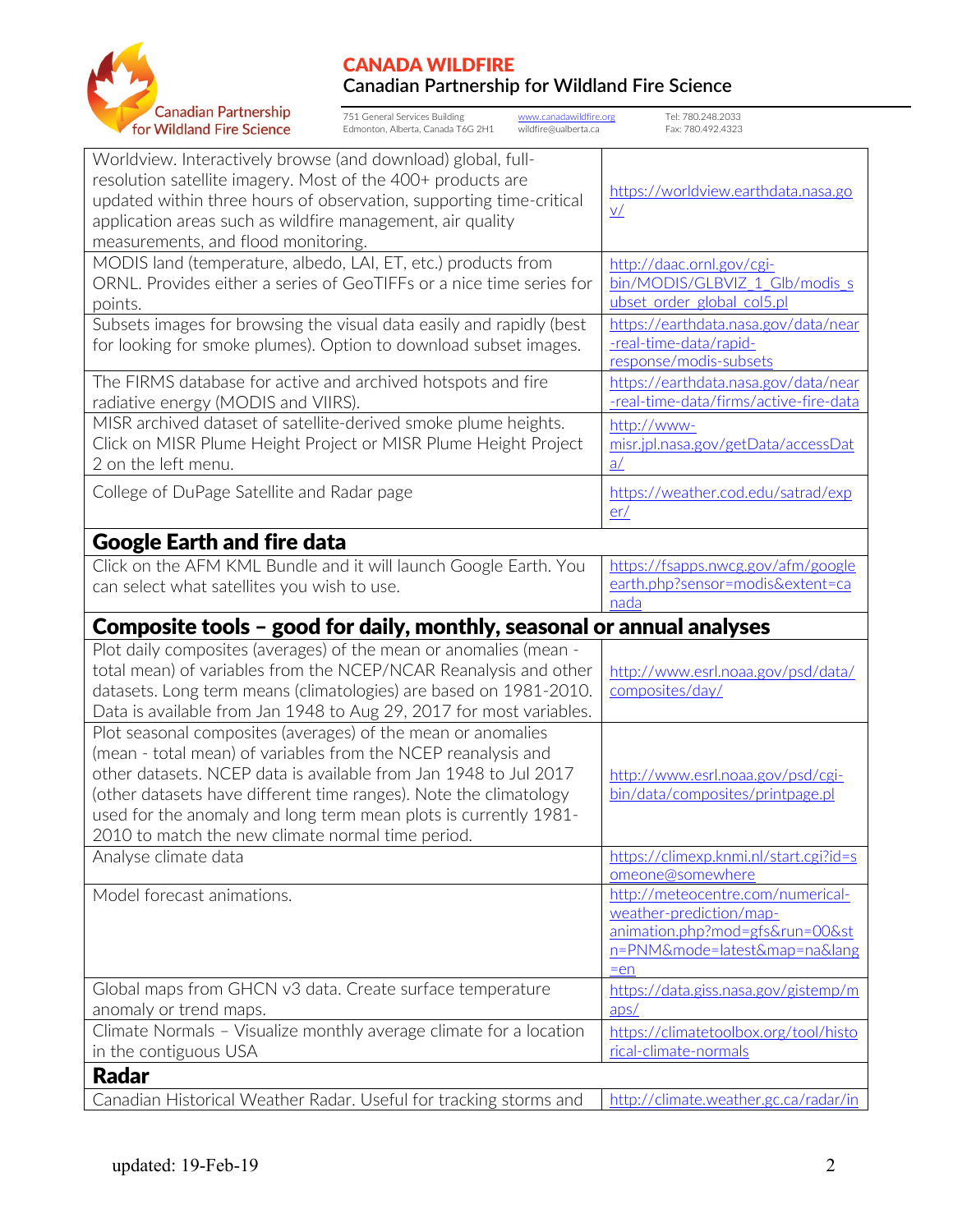

| <b>Canadian Partnership</b><br>for Wildland Fire Science                                                                                                                                                  | 751 General Services Building<br>www.canadawildfire.org<br>Edmonton, Alberta, Canada T6G 2H1<br>wildfire@ualberta.ca | Tel: 780.248.2033<br>Fax: 780.492.4323                                                           |  |  |
|-----------------------------------------------------------------------------------------------------------------------------------------------------------------------------------------------------------|----------------------------------------------------------------------------------------------------------------------|--------------------------------------------------------------------------------------------------|--|--|
| precipitation. Also has links to how to use the product and<br>dex e.html<br>information about radar images.                                                                                              |                                                                                                                      |                                                                                                  |  |  |
| Radar coverage of the US and southern Canada.                                                                                                                                                             |                                                                                                                      | http://www.intellicast.com/National/<br>Radar/Current.aspx?location=default<br>&region=MSY       |  |  |
| USA radar composite archives. Useful for tracking storms and<br>precipitation                                                                                                                             |                                                                                                                      | http://www2.mmm.ucar.edu/imagea<br>rchive/                                                       |  |  |
| Jet stream analysis                                                                                                                                                                                       |                                                                                                                      |                                                                                                  |  |  |
| Build animations of archived jet stream analyses.                                                                                                                                                         |                                                                                                                      | http://squall.sfsu.edu/scripts/jet big<br>archloop.html                                          |  |  |
| <b>Real-time Lightning</b>                                                                                                                                                                                |                                                                                                                      |                                                                                                  |  |  |
| Live lightning maps.                                                                                                                                                                                      |                                                                                                                      | http://en.blitzortung.org/live_lightnin<br>g maps.php                                            |  |  |
| Need a quick forecast for a remote area?                                                                                                                                                                  |                                                                                                                      |                                                                                                  |  |  |
| Includes an option to output data formatted as a Prometheus<br>weather stream.                                                                                                                            |                                                                                                                      | http://spotwx.com/                                                                               |  |  |
| <b>Model forecast visualizations</b>                                                                                                                                                                      |                                                                                                                      |                                                                                                  |  |  |
| View interactive maps of forecasted (ECMWF or GFS) maps of<br>wind, cloud, temperature, precipitation, pressure, etc.                                                                                     |                                                                                                                      | https://www.windy.com/                                                                           |  |  |
|                                                                                                                                                                                                           |                                                                                                                      | https://earth.nullschool.net                                                                     |  |  |
|                                                                                                                                                                                                           |                                                                                                                      | https://earth.nullschool.net/about.ht<br>ml                                                      |  |  |
| Fire weather, behaviour, and management sites                                                                                                                                                             |                                                                                                                      |                                                                                                  |  |  |
|                                                                                                                                                                                                           | Daily, weekly, and monthly (with seasonal trends) wildfire potential                                                 | https://www.predictiveservices.nifc.                                                             |  |  |
| outlooks.                                                                                                                                                                                                 |                                                                                                                      | gov/                                                                                             |  |  |
| September and October 2017)                                                                                                                                                                               | North American Seasonal Fire Assessment and Outlook (August,                                                         | https://www.predictiveservices.nifc.<br>gov/outlooks/NA Outlook.pdf                              |  |  |
| Canadian Wildland Fire Information System creates daily fire<br>weather and fire behavior maps year-round and hot spot maps<br>throughout the forest fire season, generally between May and<br>September. |                                                                                                                      | http://cwfis.cfs.nrcan.gc.ca/home                                                                |  |  |
| Global Fire EWS 10 day and monthly fire weather forecasts                                                                                                                                                 |                                                                                                                      | http://canadawildfire.ualberta.ca/gfe<br>WS/                                                     |  |  |
| Canadian (CIFFC) annual reports of fire activity and current<br>situation.                                                                                                                                |                                                                                                                      | http://www.ciffc.ca/                                                                             |  |  |
| Yukon wildfire status maps and general information.                                                                                                                                                       |                                                                                                                      | http://www.community.gov.yk.ca/pr<br>otectiveservices/fire-maps.html                             |  |  |
| British Columbia wildfire status maps, information, fire<br>bans/restrictions, fire danger, statistics.                                                                                                   |                                                                                                                      | http://www2.gov.bc.ca/gov/content<br>/safety/wildfire-status                                     |  |  |
| bans.                                                                                                                                                                                                     | Northwest Territories wildfire status maps, smoke reports, and fire                                                  | http://www.enr.gov.nt.ca/en/service<br>s/fire-update                                             |  |  |
| behaviour, situations reports, data and statistics.                                                                                                                                                       | Alberta wildfire status maps, fire advisories/restrictions/bans, fire                                                | http://wildfire.alberta.ca/wildfire-<br>status/default.aspx                                      |  |  |
| and air quality.                                                                                                                                                                                          | Saskatchewan wildfire status maps, fire danger, fire bans, smoke                                                     | http://www.saskatchewan.ca/fire#ut<br>m campaign=q2 2015&utm mediu<br>m=short&utm_source=%2Ffire |  |  |